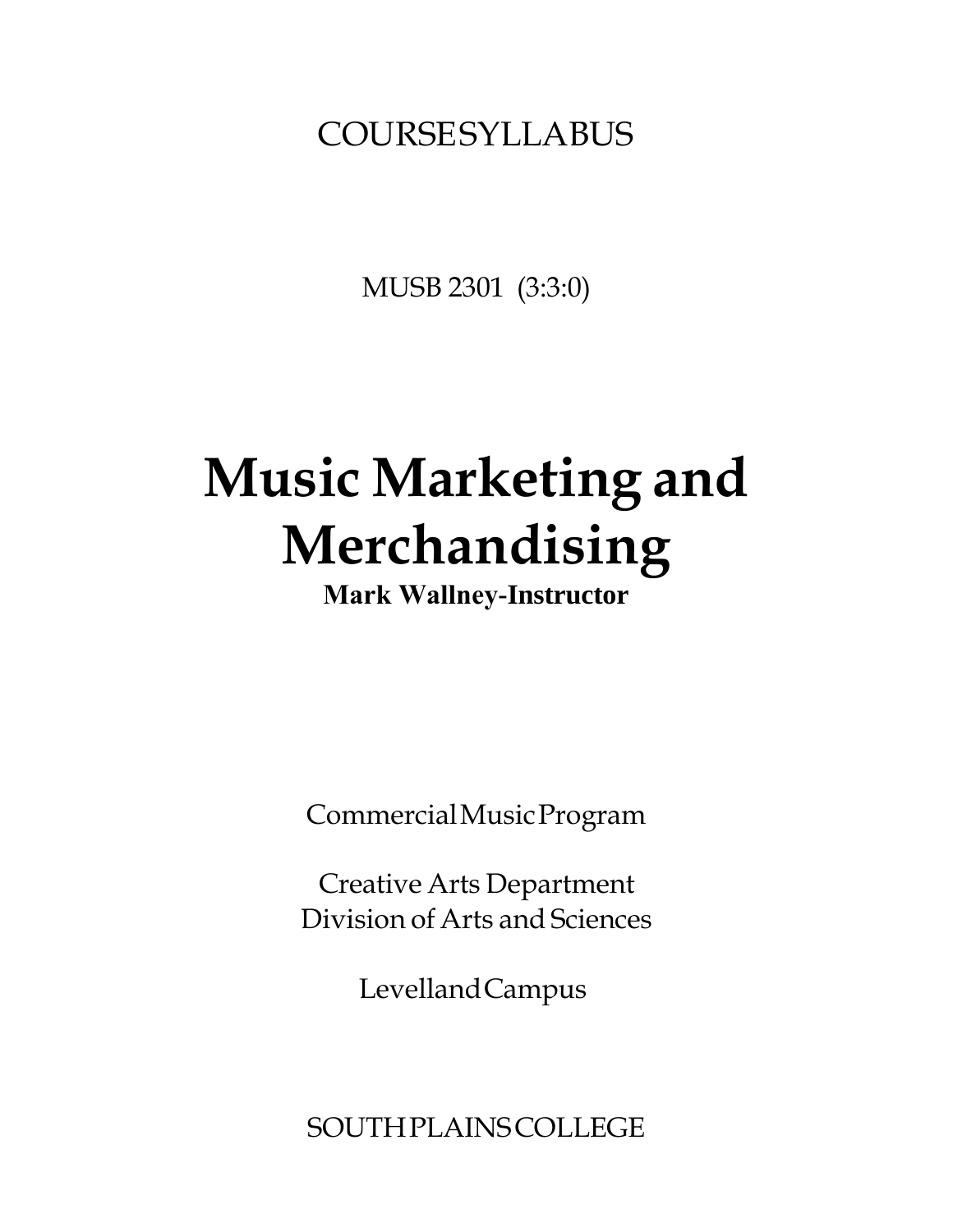## LevellandCampus

**Course Title: MUSB 2301 – Music Marketing and Merchandising (3:3:0) Instructor: Mark R. Wallney Office: CB 166, Telephone (806) 894-9611, ext. 2477 (voice-mail configured), E-m[ail:mwallney@southplainscollege.ed](mailto:mwallney@southplainscollege.edu)u Office Hours: As posted**

#### SOUTHPLAINSCOLLEGEIMPROVESEACHSTUDENT'SLIFE

==================================================================

I. **GENERAL COURSE REQUIREMENTS** A. Course Description: Methods of music distribution, retailing, and wholesaling. Includes identifying a target market, image building, distribution (brick and mortor vs. digital delivery), pricing, advertising, and marketing mix.

B. End Of Course Outcomes: Summarize the various aspects of music marketing; identifyconsumer behavior; and describe the different paths that music products take toconsumers.

C. AcademicIntegrity: Please refer to the College Catalog (page 22).

D. SCANSandFoundationSkills.ThiscoursecoversSCANSoccupational competenciesC

1-17andFoundationSkills F 1, 2, 5, 6, 7, 9, 10, 11, 12, 13, 14, 15, 16,& 17.

E. VerificationofWorkplaceCompetencies: Successful completionofthiscoursewill equip the student with many of the skills necessary to complete part of the capstone experience presented at the end of the second semester of study for Certificate candidates and at the end of the fourth semester of study for degree candidates.

#### II. SPECIFIC COURSE/INSTRUCTOR REQUIREMENTS

Textbooksandother materials:

#### **MusicMarketingfor the DIY Musician** by Bobby Borg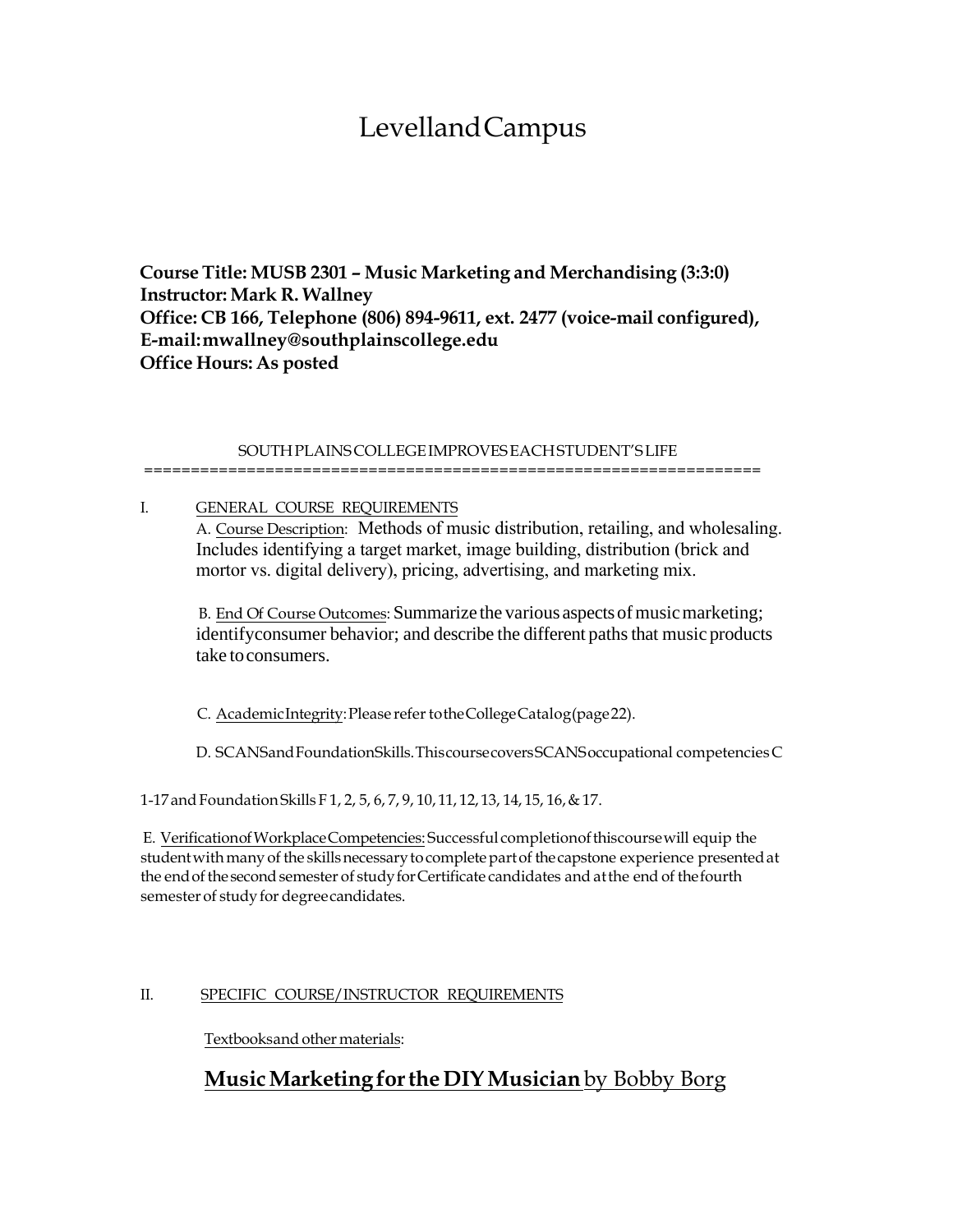### **ATTENDANCE POLICY**

Students are expected to attend all classes in order to be successful in a course. The student may be administratively withdrawn from the course when absences become excessive as defined in the course syllabus.

When an unavoidable reason for class absence arises, such as illness, an official trip authorized by the college or an official activity, the instructor may permit the student to make up work missed. It is the student's responsibility to complete work missed within a reasonable period of time as determined by the instructor. Students are officially enrolled in all courses for which they pay tuition and fees at the time of registration. Should a student, for any reason, delay in reporting to a class after official enrollment, absences will be attributed to the student from the first class meeting.

Students who enroll in a course but have "Never Attended" by the official census date, as reported by the faculty member, will be administratively dropped by the Office of Admissions and Records. A student who does not meet the attendance requirements of a class as stated in the course syllabus and does not officially withdraw from that course by the official census date of the semester, may be administratively withdrawn from that course and receive a grade of "X" or "F" as determined by the instructor. Instructors are responsible for clearly stating their administrative drop policy in the course syllabus, and it is the student's responsibility to be aware of that policy.

It is the student's responsibility to verify administrative drops for excessive absences through MySPC using his or her student online account. If it is determined that a student is awarded financial aid for a class or classes in which the student never attended or participated, the financial aid award will be adjusted in accordance with the classes in which the student did attend/participate and the student will owe any balance resulting from the adjustment.

Assignment Policy: Special class assignments will be given out and are expected to be completed and turned in or presented at the specified times. Late assignments will not be accepted. Grades will be recorded for all work turned in or presented. **Students will not be allowed to make up missed tests without a note from their doctor, prior notification , and /or other valid explanation forthe absence (at instructor's discretion). Students with valid reasons for missing a test have one week from the**  missed test date to make it up or they forfeit the chance to make it up. Also, it is the student's **responsibility to contact the instructorfollowing any absence to find out what was missed during that absence. Students are responsible for any and all assignments, whetherthey were present the day the assignment was given out or not.**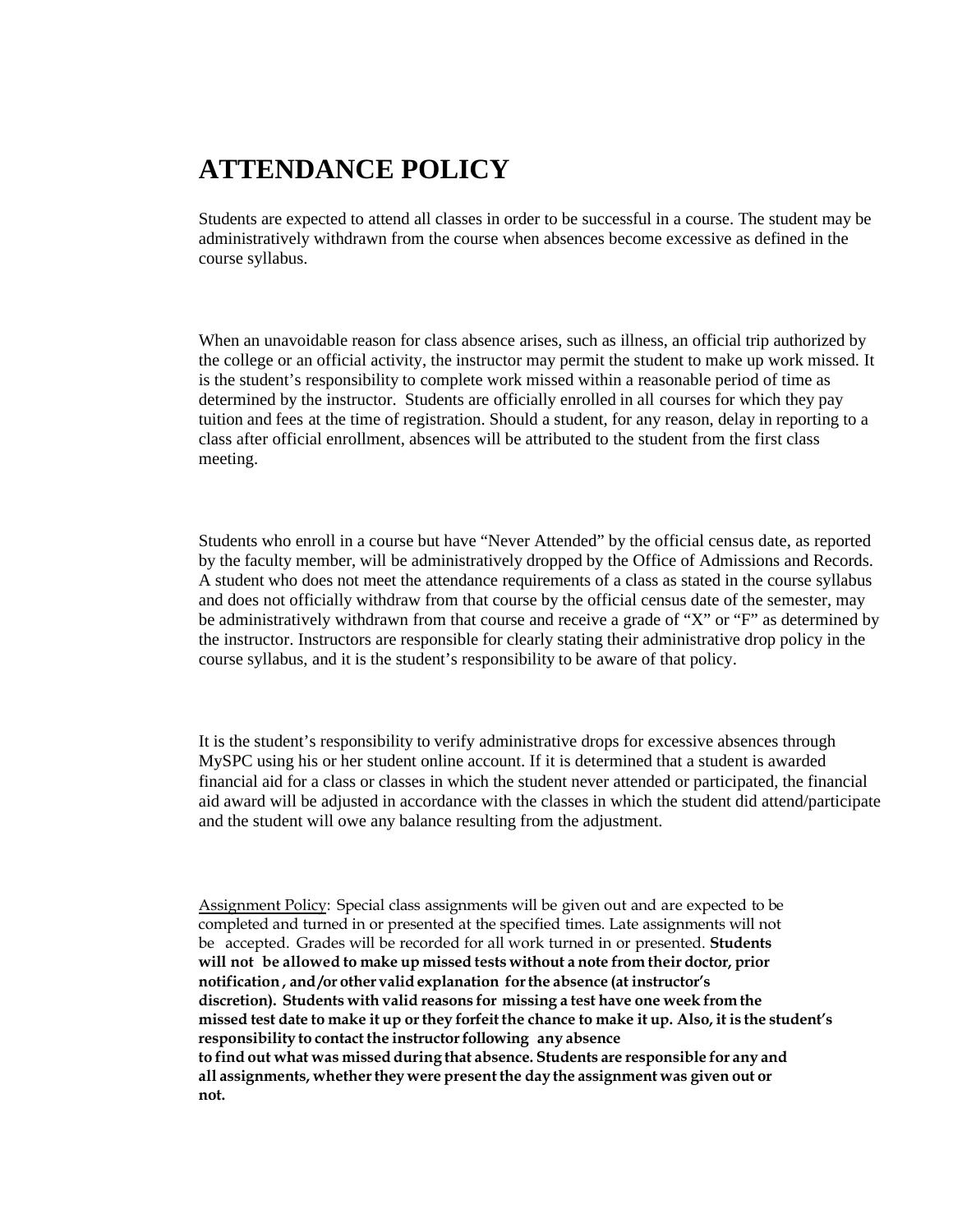## **GRADING POLICY**

A. Grades are calculated and recorded using (1) assignments and reading 10%, (2)quizzes and tests 30%, (3) midterm project 30%, (4) Final Project 30%.

Absences will also figure into the grade if a student has missed more than three classes (see letter "B" above). Failure to participate in class discussions will result in 10 points being subtracted from final grade total (at instructor's discretion).

Use of cell phones during class in not allowed under any circumstances and will not be tolerated. If a student is caught using a phone, texting or talking, it will result in a zero for that day's daily grade.

All electronic devices, including cell phones and computers will be turned off during classes and projects unless there was prior approval by the instructor. Any student that violates the above will receive a "0" for that day and will be asked to leave with an absence.

B. Special requirements: All assignments are to be typed and will not be accepted in hand writtenform.

C. Appropriate class behavior: I like to run an informal class with lots of opportunity for students input into our discussions. Properrespect shall be expected during times when the instructor is speaking, when a student is speaking and while we are either listening to music or watching a video. Failure to observe these behavioral guidelines can result in disciplinary action and/or removal from the class at the instructor's discretion. Use of cell phones during class in **not allowed underany circumstances and will not be tolerated.**

- III. COURSE OUTLINE BYTOPIC: the instructor will determine thedepth of exploration into each area. Topics will follow the required text as time allows.
- IV. ACCOMMODATIONS: See the "Equal Opportunity" statement in the South Plains College Catalog, (page 3) for specific details on this subject.
- V. 4.1.1.1. DiversityStatement: In this class, the teacher will establish and support an environment that values and nurtures individual and group differences and encourages engagement and interaction. Understanding and respecting multiple experiences and perspectives will serve to challenge and stimulate all of us to learn about others, about the larger world and about ourselves. By promoting diversity and intellectual exchange, we will not only mirror societyas it is, but also model society as it should and can be.

4.1.1.2. Disabilities Statement: